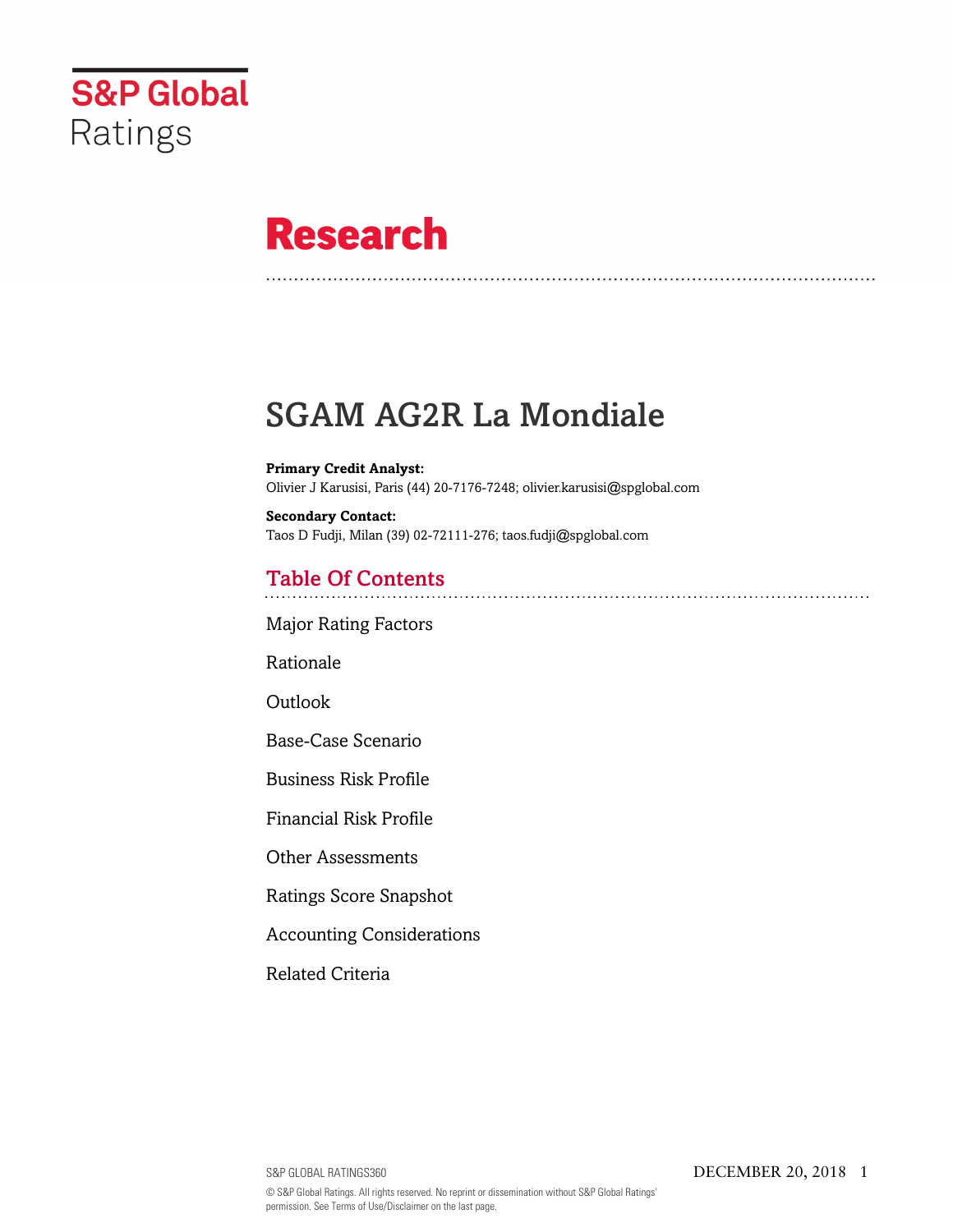# SGAM AG2R La Mondiale



\*Stand-alone credit profile.

<span id="page-1-0"></span>See Ratings Detail for a complete list of rated entities and ratings covered by this report.

## Major Rating Factors

| <b>Strengths</b>                                                                                                                                                                                                                                                                                   | <b>Weaknesses</b>                                                                                                                        |
|----------------------------------------------------------------------------------------------------------------------------------------------------------------------------------------------------------------------------------------------------------------------------------------------------|------------------------------------------------------------------------------------------------------------------------------------------|
| • Large and diversified French life and protection<br>insurance group, with gross premiums written<br>(GPW) totalling $€10$ billion.                                                                                                                                                               | • Potential capital and earnings volatility due to<br>higher-than-peers sensitivity to interest rates<br>deriving from pension activity. |
| • SGAM AG2R LA MONDIALE's (AG2R LM) core<br>entity La Mondiale has a strong brand and leading<br>positions in high-net-worth individual savings,<br>self-employed, and group pension contract<br>segments. AG2R LM is ranked third in health<br>insurance and second for long-term care in France. | • High reliance on softer forms of capital                                                                                               |
| Improving capitalization on both an S&P Global<br>$\bullet$<br>Ratings-adjusted and regulatory basis                                                                                                                                                                                               |                                                                                                                                          |
| Enhanced business diversification with AG2R LM's<br>$\bullet$<br>ongoing integration with retail property and casualty<br>mutual insurer Matmut.                                                                                                                                                   |                                                                                                                                          |

## <span id="page-1-1"></span>Rationale

S&P Global Ratings' financial strength and issuer credit ratings on Ag2R LM affiliates reflect the company's prominent business positions in France, as well as the depth and breadth of its product and distribution. The ratings also incorporate our view of the group's strengthened capital adequacy. We factor in the potential volatility stemming from long-term guaranteed back books as well as the proportion of soft forms of capital in its total adjusted capital.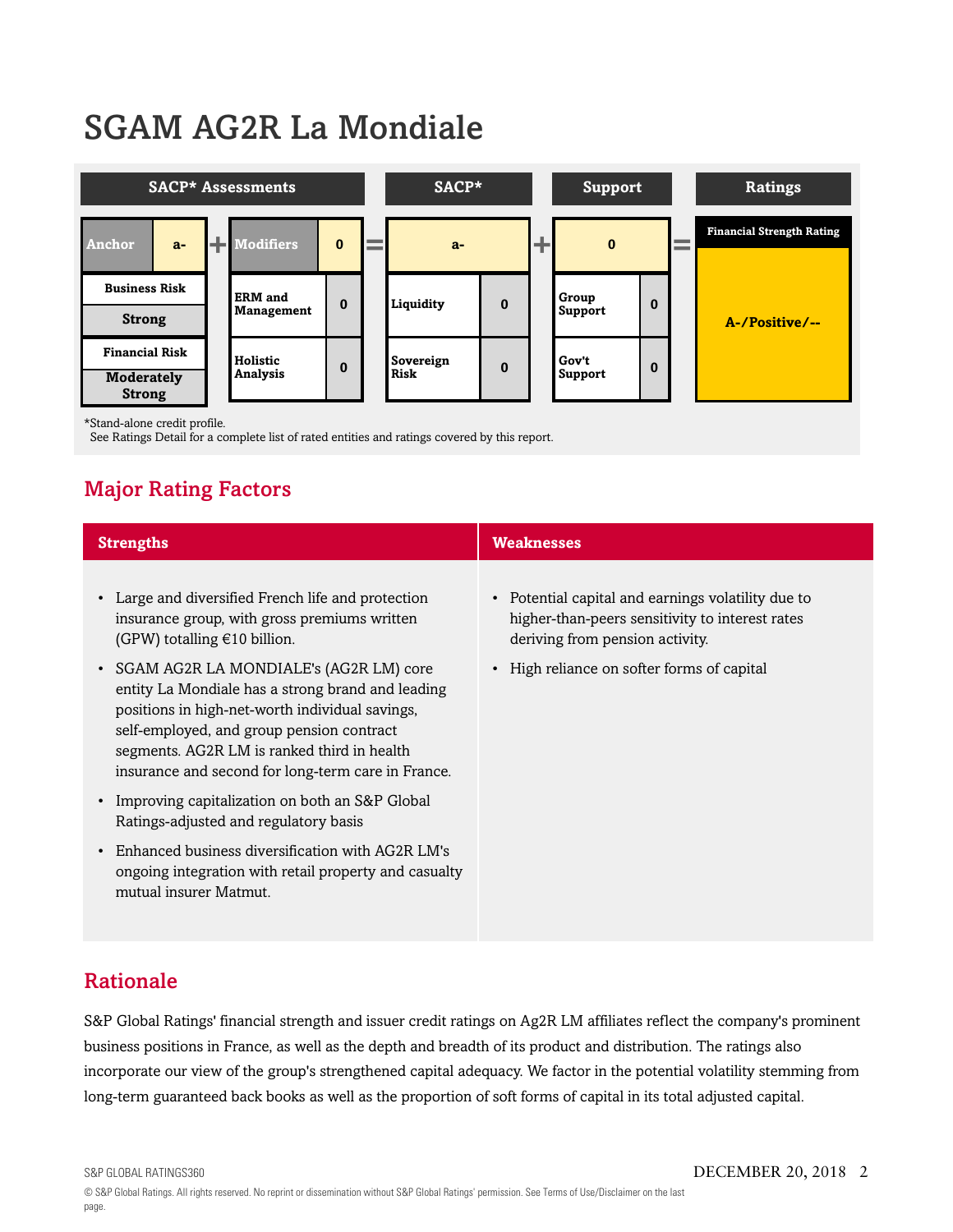Since 2008, AG2R LM has operated as a "Société de Groupe d'Assurance Mutuelle" (SGAM), a French legal framework that allows mutual and nonprofit insurers to create operational and financial solidarity links, and to act in group structures. AG2R LM has a common management team, an aligned strategy, and unified management of capital and investments. Matmut, a French mutual insurer mainly active in property and casualty (P/C) lines, will join forces with AG2R La Mondiale from January 2019 following regulatory approval received in November 2018. Diversification benefits from writing P/C insurance in addition to life insurance.

We consider AG2R LM has strengthened its capital adequacy in past two years, including on a significant increase in policy-holder bonus reserves, hybrid debt, and present value of future profits (PVFP) of the life book. This has improved both the Solvency II ratio and the capital adequacy under our model, now at the 'AA' level. That said, we consider the above-mentioned sources of capital to be volatile and of weaker quality than equity capital. As such we continue to limit our assessment of capital and earnings. We note that Matmut's  $\epsilon$ 1.6 billion equity contribution should enhance the group's quality of capital in the coming year. We also factor into our rating the above-average sensitivities to interest rates. That said, we note that AG2R LM is gradually reducing its sensitivity to interest rates, prioritizing capital efficient unit-linked insurance products. We also view positively the agreement AG2R LM reached at end-2017 with its holders of pension policies--that additional premium to existing contracts would not bear any guaranteed rate.

#### **Outlook: Positive**

The positive outlooks on AG2R LM's subgroups AG2R Réunica Prévoyance, Prima, Arial CNP Assurances, and La Mondiale indicates that we could raise the ratings in the next 18-24 months if AG2R LM successfully completes its merger with Matmut and continues to reduce its sensitivity to low interest rates. An upgrade would also be predicated on AG2R-LM maintaining S&P Global Ratings capital adequacy above the 'AA' level and a satisfactory operating performance.

#### Downside scenario

We could revise the outlook to stable over the next two years if:

- AG2R LM's capital adequacy unexpectedly deteriorated to levels materially below the 'A' benchmark for a sustained period, for example due to lower long-term bond yields than we currently assume in our base case, more aggressive volume growth than expected, or higher asset risk; or
- The profitability and quality of premium mix markedly deteriorated as a result of stiffer competition or adverse developments in market dynamics, causing the group to miss its earnings targets.

## <span id="page-2-0"></span>Base-Case Scenario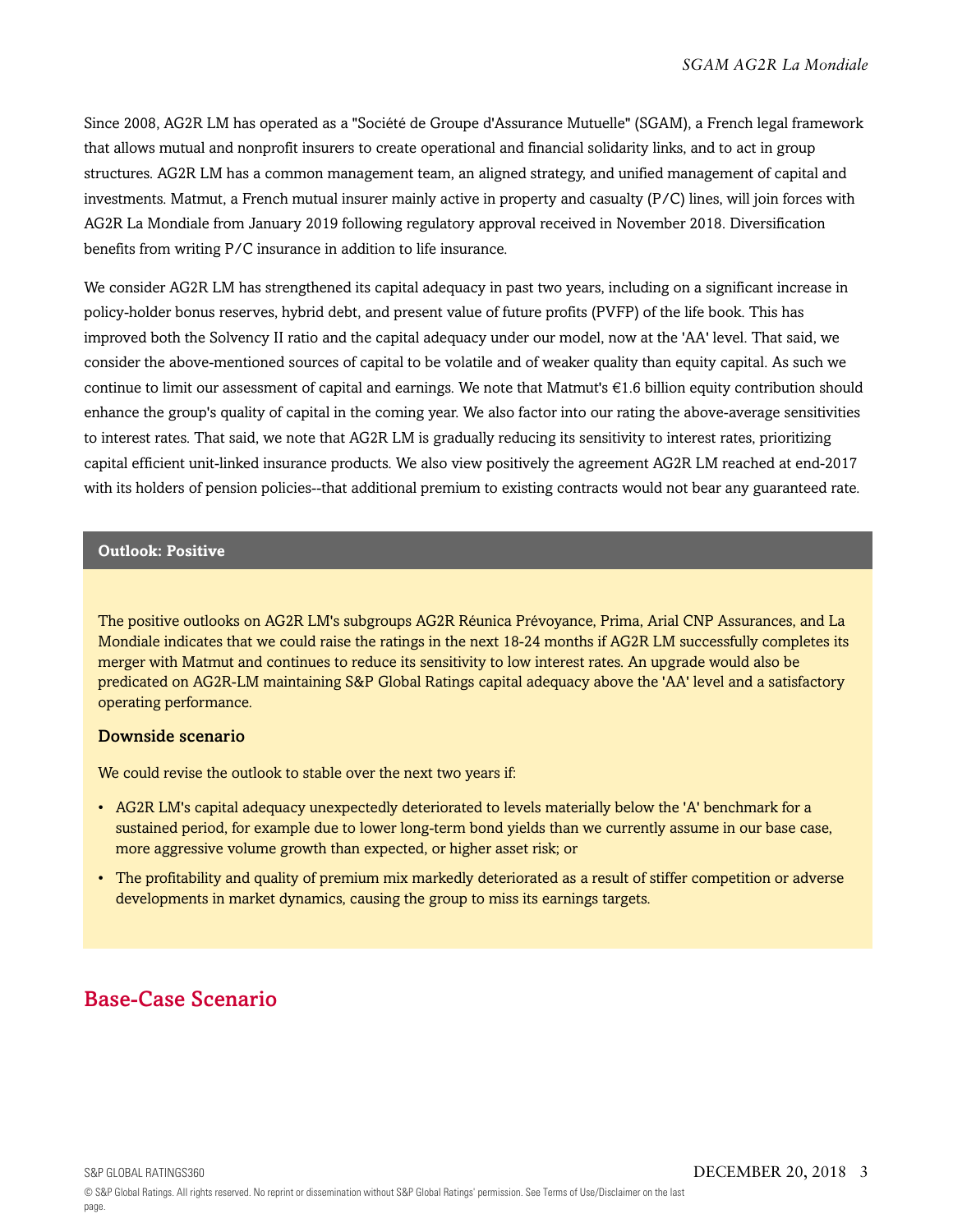#### **Macroeconomic Assumptions**

- GDP growth in France of about 1.7% per year in 2017-2019; and
- A modest rise of less than 100 basis points in the 10-year French government bond yields between 2018 and 2020.

#### **Company-Specific Assumptions**

- We expect that AG2R LM continue to benefit from a shift in its policyholder strategy that will outweigh the expected decline in investment returns. This should translate into growing annual net earnings exceeding €340 million in 2018-2020.
- We expect growth in risk-based capital requirements, based on our model, of about 3% per year, reflecting expected growth in volumes.

#### **Key Metrics**

|                                          | 2019F*         | 2018F*         | 2017           | 2016                 | 2015                 | 2014                 | 2013              |
|------------------------------------------|----------------|----------------|----------------|----------------------|----------------------|----------------------|-------------------|
| Gross premiums written<br>$(mil. \in)$   | >9,600         | >9,600         | 9676           | 9,976                | 10,215               | 10,541               | 9,221             |
| Net income (mil. $\in$ )                 | ~140           | ~140           | 362            | 320                  | 299                  | 309                  | 243               |
| Return on shareholders'<br>equity $(\%)$ | > 5.0          | > 5.0          | 6.1            | 5.8                  | 6.1                  | 7.4                  | 6.7               |
| P/C net combined ratio<br>$(\%)$         | ~106           | ~106           | 103            | 106.5                | 108.2                | 106.7                | 117.2             |
| Net investment yield $(\%)$              | >2.5           | >2.5           | 2.5            | 3.2                  | 4.3                  | 3.4                  | 3.8               |
| S&P capital adequacy                     | Very<br>Strong | Very<br>Strong | Very<br>Strong | Moderately<br>Strong | Moderately<br>Strong | Moderately<br>Strong | Upper<br>Adequate |
| Financial leverage                       | 16.0           | 16.0           | 18.0           | 16.0                 | 17.6                 | 17.8                 | 15.3              |

F--Forecast. P/C--Property and casualty. \*Including Matmut.

## <span id="page-3-0"></span>Business Risk Profile: Strong

France-based SGAM LM is the third largest health insurance provider, second largest for long-term care and has a strong brand and leading positions in high-net-worth individual savings, self-employed (called "loi Madelin"), and group pension contract segments.

Our view of AG2R LM's strong competitive position is supported by its diversified set of product lines and complementary distribution vehicles, including proprietary salaried network, private banks, and brokers.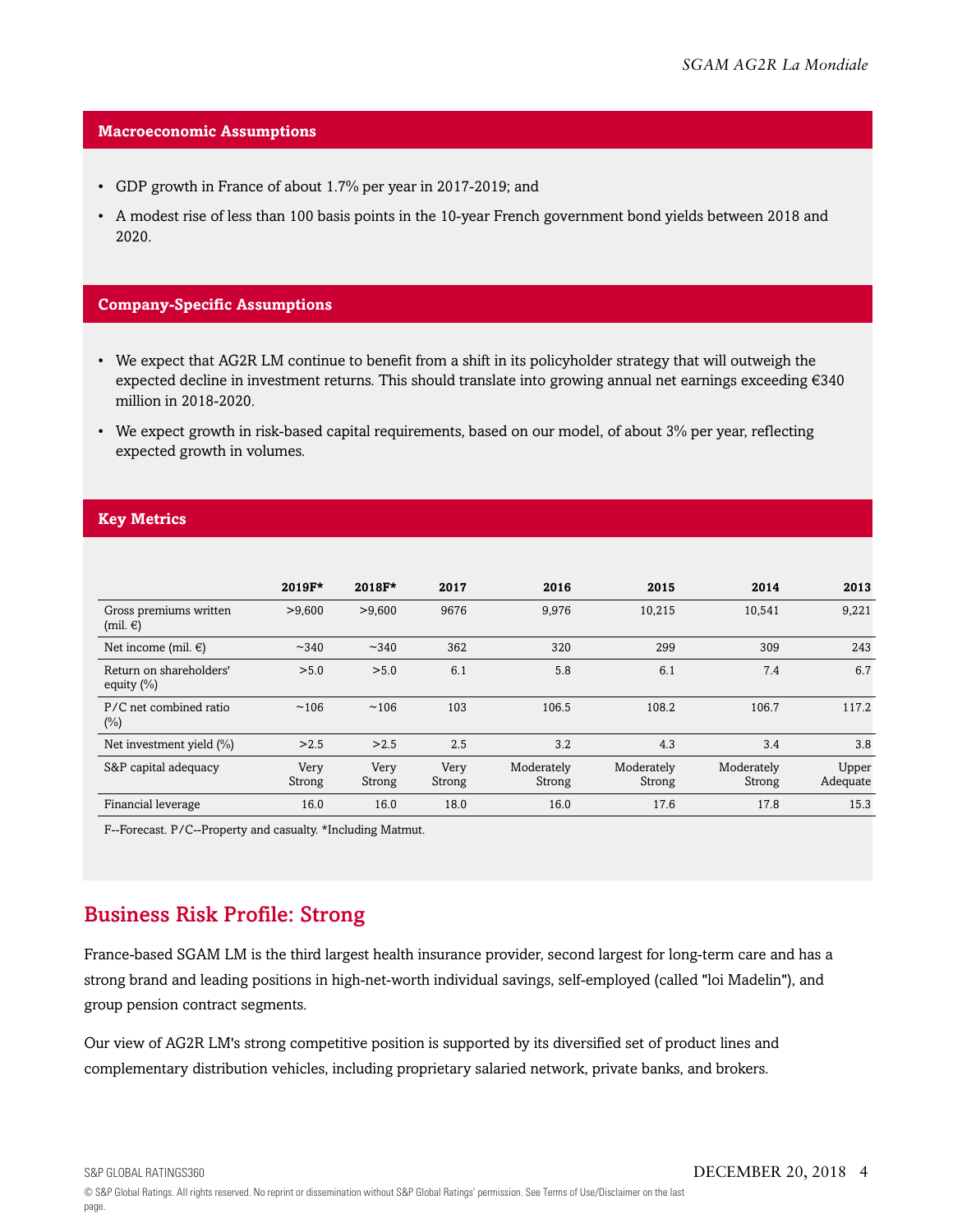On the La Mondiale subgroup side, the relatively low aggregate market share masks an established, leading position in its strategically chosen niches, namely high-net-worth savings, the Madelin pensions, and group pensions.

La Mondiale Partenaire and La Mondiale Europartner's affluent client base has also allowed the group to markedly outperform the market in terms of unit-linked (UL) savings, which we consider to be more profitable products for insurers. UL accounted for about 37% of its premiums, compared with 28% for the French life market (\*).





### **Share Of UL In Premiums**

Copyright © 2018 by Standard & Poor's Financial Services LLC. All rights reserved.

On the AG2R Réunica Prévoyance side, the multi-professional focus and large scale are key competitive differentiators within a market that is undergoing deep regulatory changes. AG2R Réunica Prévoyance writes group-term and workers' compensation disability insurance for 59 professional sectors, and has access to a large population of 6.5 million insured. Further solidifying AG2R Réunica Prévoyance's position is AG2R LM's ability to integrate smaller players, such as Réunica.

## <span id="page-4-0"></span>Financial Risk Profile: Moderately Strong

We expect AG2R LM's capital adequacy to remain comfortably above our 'AA' benchmark in the next three years. Our assessment remains constrained by the relative weakness of the quality of the group's total adjusted capital (TAC), composed in majority of soft forms of capital. The above average potential volatility of capital adequacy is also stemming from a significant amount of long-term pension liabilities, some of them bearing a high guaranteed rate.

AG2R LM's retained earnings, issuance of equity-like mutualist certificates and hybrid debt have significantly increased total available capital (TAC) at year-end 2017. The policyholder surplus reserves are currently equivalent to 4.3% of insurance technical reserves and we believe that the group will maintain this level over the forecast horizon. The group had also issued €95 million of mutualist certificates as of May 2018 to enhance its Solvency II ratio. In December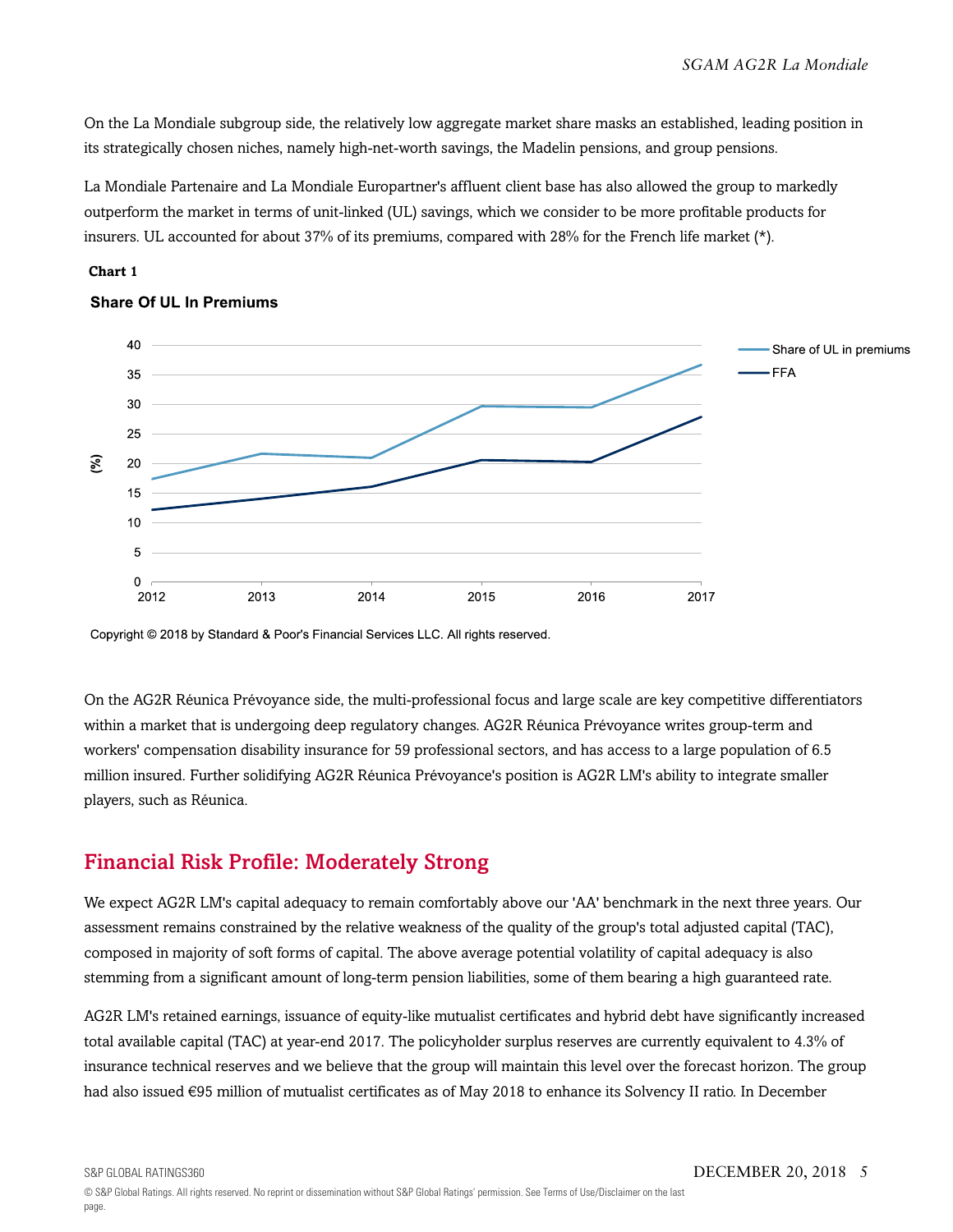2017-January 2018, the group issued \$710 million hybrids that will strengthen its available capital, and potentially refinance upcoming calls on hybrids.

The upcoming partnership with Matmut will also strengthen the group's capital adequacy thanks to the diversification benefits of writing P/C insurance in addition to life insurance and the Matmut €1.6 billion equity contribution.

SGAM has gradually shifted to less capital-intensive unit-linked life policies decreasing the capital requirement. It has gradually shifted its focus on unit-linked products and has a higher unit-linked to general account mix ratio of 33%:67% which is above the average of French life insurers.

In our opinion, AG2R LM's sensitivity to interest rates also results in potential capital-adequacy volatility. The sensitivity to interest rates derives from La Mondiale's significant amount of long-term pension liabilities with guarantees. Our assessment of the general account pension liabilities amounts to about 30% of AG2R LM's total technical reserves at end-2017. With the maturing of policies, the share of liabilities with a guaranteed rate above 2% is shrinking, albeit at a slower rate than at other life insurers due to the long-term nature of AG2R LM's business.

### <span id="page-5-0"></span>Other Assessments

We regard AG2R LM group's enterprise risk management (ERM) and management and governance practices as neutral rating factors.

### Enterprise risk management: Adequate

The ERM of La Mondiale and AG2R Réunica Prévoyance has been centralized over the past few years. We consider that the group has a holistic view of the risks of the different business lines and the group's risk management culture, and controls are in line with our overall adequate assessment. We consider ERM to be highly important to our assessment of the group's creditworthiness, owing to the risks stemming from its long duration pension and disability liabilities.

### Management and Governance: Satisfactory

We view positively the group's management expertise and depth and breadth, as well as its strategic planning and ability to convert its strategy into actions. We view AG2R LM's strategy as focused, because it builds on the group's complementary expertise, which is likely to continue helping the group to maintain its stable business profile.

### Liquidity: Exceptional

We believe AG2R LM has exceptional liquidity, sustained highly liquid assets, and positive net inflows. The group's pension business, which cannot be surrendered easily, is positive for its liquidity, in our view.

Should any cash needs arise, we believe that AG2R LM's investment assets are highly marketable and could provide liquidity.

## <span id="page-5-1"></span>Ratings Score Snapshot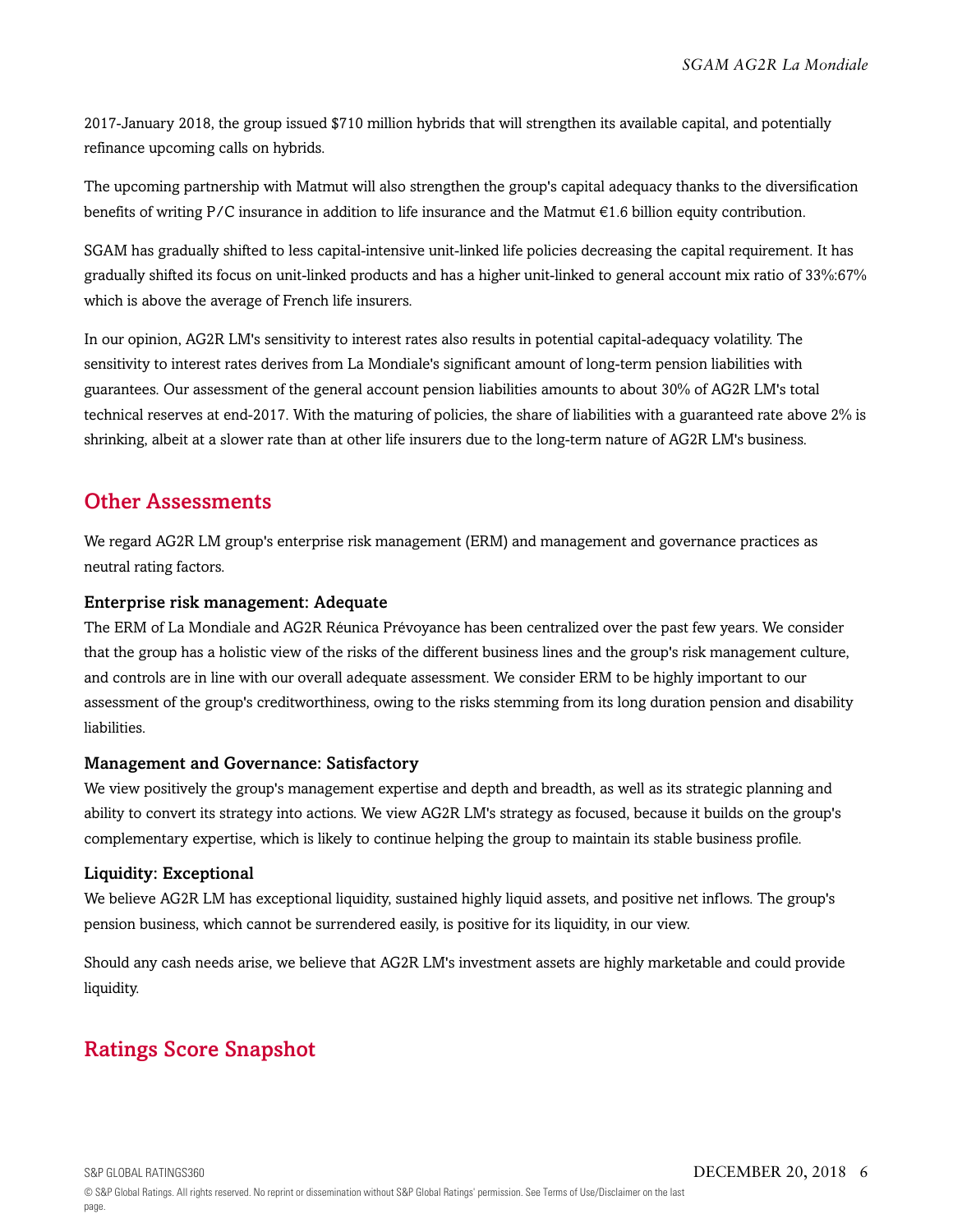|                                  | Т٥                       | From              |
|----------------------------------|--------------------------|-------------------|
| <b>Financial Strength Rating</b> | A-/Positive              | A-/Stable         |
| Group credit profile             | $a-$                     | $a-$              |
| Anchor                           | $a-$                     | $a-$              |
| <b>Business Risk Profile</b>     | Strong                   | Strong            |
| <b>IICRA</b>                     | Low Risk                 | Low Risk          |
| <b>Competitive Position</b>      | Strong                   | Strong            |
| Financial Risk Profile           | <b>Moderately Strong</b> | Upper Adequate    |
| Capital and Earnings             | Strong                   | Moderately Strong |
| <b>Risk Position</b>             | Moderate Risk            | Moderate Risk     |
| <b>Financial Flexibility</b>     | Adequate                 | Adequate          |
| Modifiers                        | 0                        | 0                 |
| <b>ERM</b> and Management        | $\mathbf{0}$             | $\Omega$          |
| Enterprise Risk Management       | Adequate                 | Adequate          |
| Management and Governance        | Satisfactory             | Satisfactory      |
| Holistic Analysis                | 0                        | 0                 |
| Liquidity                        | Exceptional              | Exceptional       |

<span id="page-6-0"></span>IICRA--Insurance Industry And Country Risk Assessment.

## Accounting Considerations

We base our analysis of AG2R LM on the consolidated accounts of the SGAM.

AG2R LM reports according to International Financial Reporting Standards (IFRS). Starting from the published figures, we perform certain adjustments when forming our opinion of capital adequacy and operating performance. These include particularly eligible hybrid capital not recognized as equity under IFRS, unrealized capital gains on property assets, and an adjustment for the VIF. Our assessment of operating performance relies on published information and unpublished figures, such as La Mondiale's internal calculation of embedded value.

## <span id="page-6-1"></span>Related Criteria

- General Criteria: Group Rating Methodology, Nov. 19, 2013
- Criteria Insurance General: Insurers: Rating Methodology, May 7, 2013
- Criteria Insurance General: Enterprise Risk Management, May 7, 2013
- General Criteria: Methodology: Management And Governance Credit Factors For Corporate Entities And Insurers, Nov. 13, 2012
- General Criteria: Criteria Clarification On Hybrid Capital Step-Ups, Call Options, And Replacement Provisions, Oct. 22, 2012
- Criteria Insurance General: Refined Methodology And Assumptions For Analyzing Insurer Capital Adequacy Using The Risk-Based Insurance Capital Model, June 7, 2010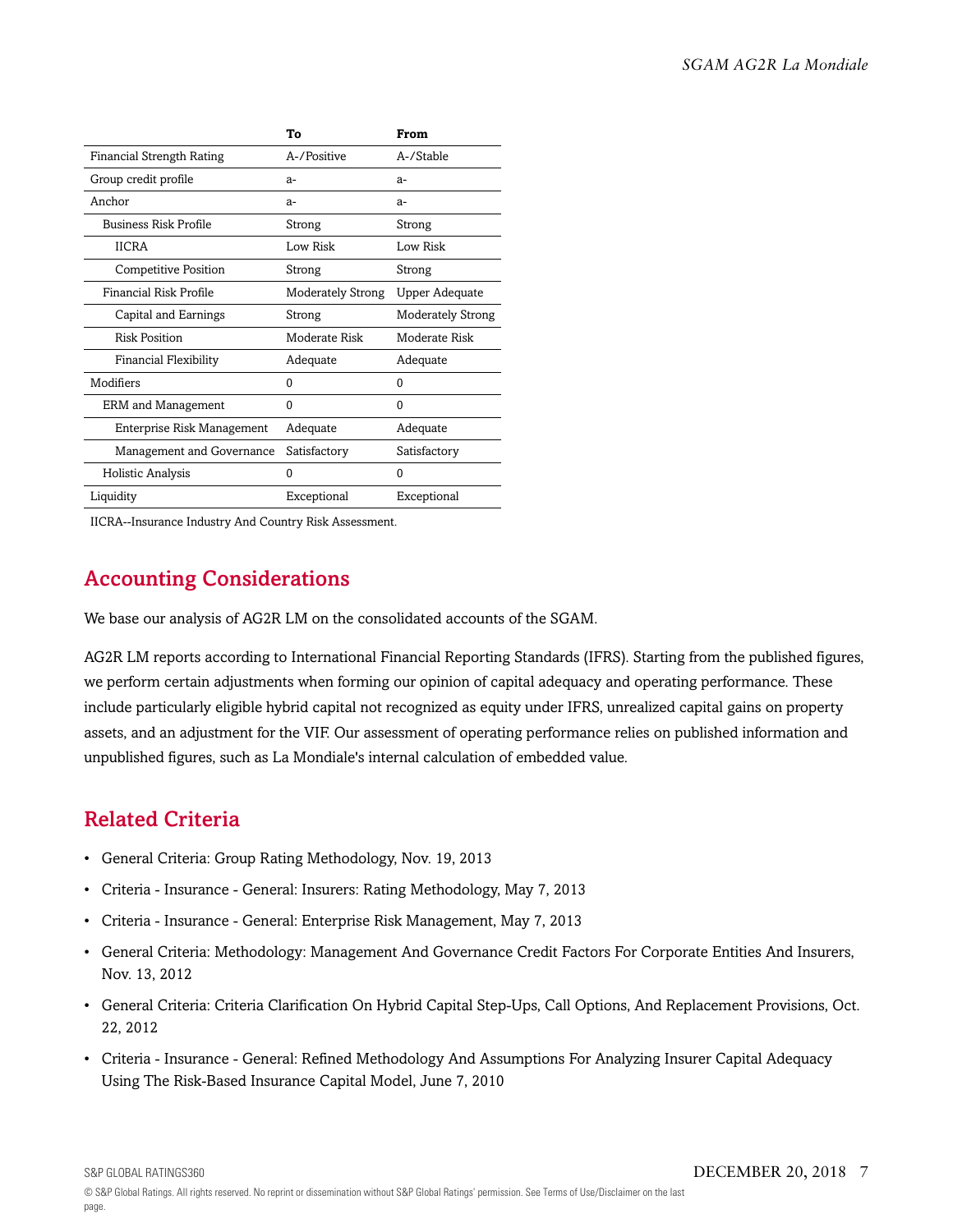- Criteria Financial Institutions General: Methodology: Hybrid Capital Issue Features: Update On Dividend Stoppers, Look-Backs, And Pushers, Feb. 10, 2010
- Criteria Financial Institutions Banks: Assumptions: Clarification Of The Equity Content Categories Used For Bank And Insurance Hybrid Instruments With Restricted Ability To Defer Payments, Feb. 9, 2010
- General Criteria: Use Of CreditWatch And Outlooks, Sept. 14, 2009
- Criteria Insurance General: Hybrid Capital Handbook: September 2008 Edition, Sept. 15, 2008

| Ratings Detail (As Of December 20, 2018)        |                |  |  |  |  |
|-------------------------------------------------|----------------|--|--|--|--|
| <b>Operating Company Covered By This Report</b> |                |  |  |  |  |
| <b>La Mondiale</b>                              |                |  |  |  |  |
| <b>Financial Strength Rating</b>                |                |  |  |  |  |
| Local Currency                                  | A-/Positive/-- |  |  |  |  |
| <b>Issuer Credit Rating</b>                     | A-/Positive/-- |  |  |  |  |
| Junior Subordinated                             | <b>BBB</b>     |  |  |  |  |
| <b>Related Entities</b>                         |                |  |  |  |  |
| <b>AG2R REUNICA Prevoyance</b>                  |                |  |  |  |  |
| Financial Strength Rating                       |                |  |  |  |  |
| Local Currency                                  | A-/Positive/-- |  |  |  |  |
| <b>Issuer Credit Rating</b>                     |                |  |  |  |  |
| Local Currency                                  | A-/Positive/-- |  |  |  |  |
| <b>Arial CNP Assurances</b>                     |                |  |  |  |  |
| Financial Strength Rating                       |                |  |  |  |  |
| Local Currency                                  | A-/Positive/-- |  |  |  |  |
| <b>Issuer Credit Rating</b>                     |                |  |  |  |  |
| Local Currency                                  | A-/Positive/-- |  |  |  |  |
| <b>PRIMA</b>                                    |                |  |  |  |  |
| <b>Financial Strength Rating</b>                |                |  |  |  |  |
| Local Currency                                  | A-/Positive/-- |  |  |  |  |
| <b>Issuer Credit Rating</b>                     |                |  |  |  |  |
| Local Currency                                  | A-/Positive/-- |  |  |  |  |
| <b>Domicile</b>                                 | France         |  |  |  |  |

\*Unless otherwise noted, all ratings in this report are global scale ratings. S&P Global Ratings' credit ratings on the global scale are comparable across countries. S&P Global Ratings' credit ratings on a national scale are relative to obligors or obligations within that specific country. Issue and debt ratings could include debt guaranteed by another entity, and rated debt that an entity guarantees.